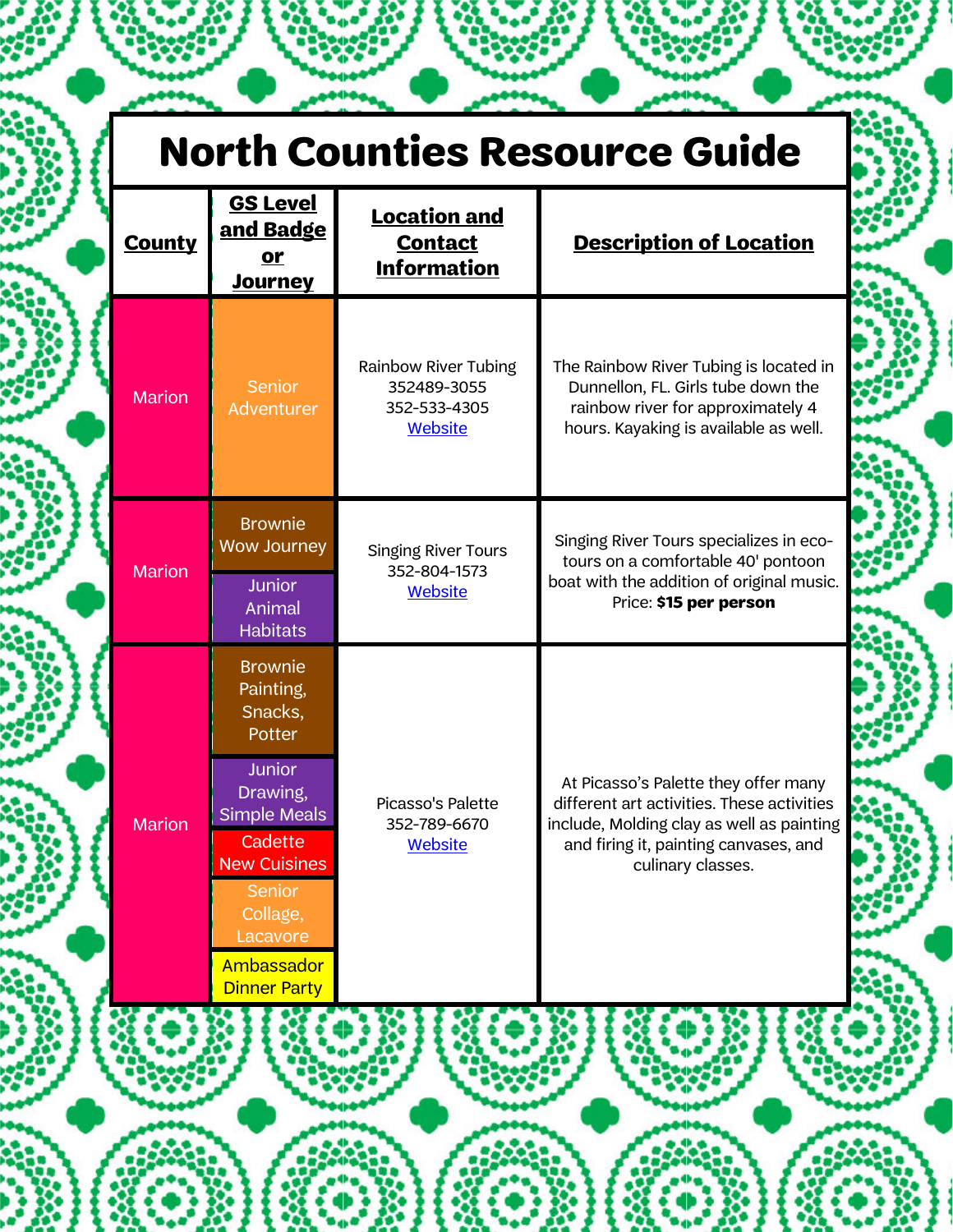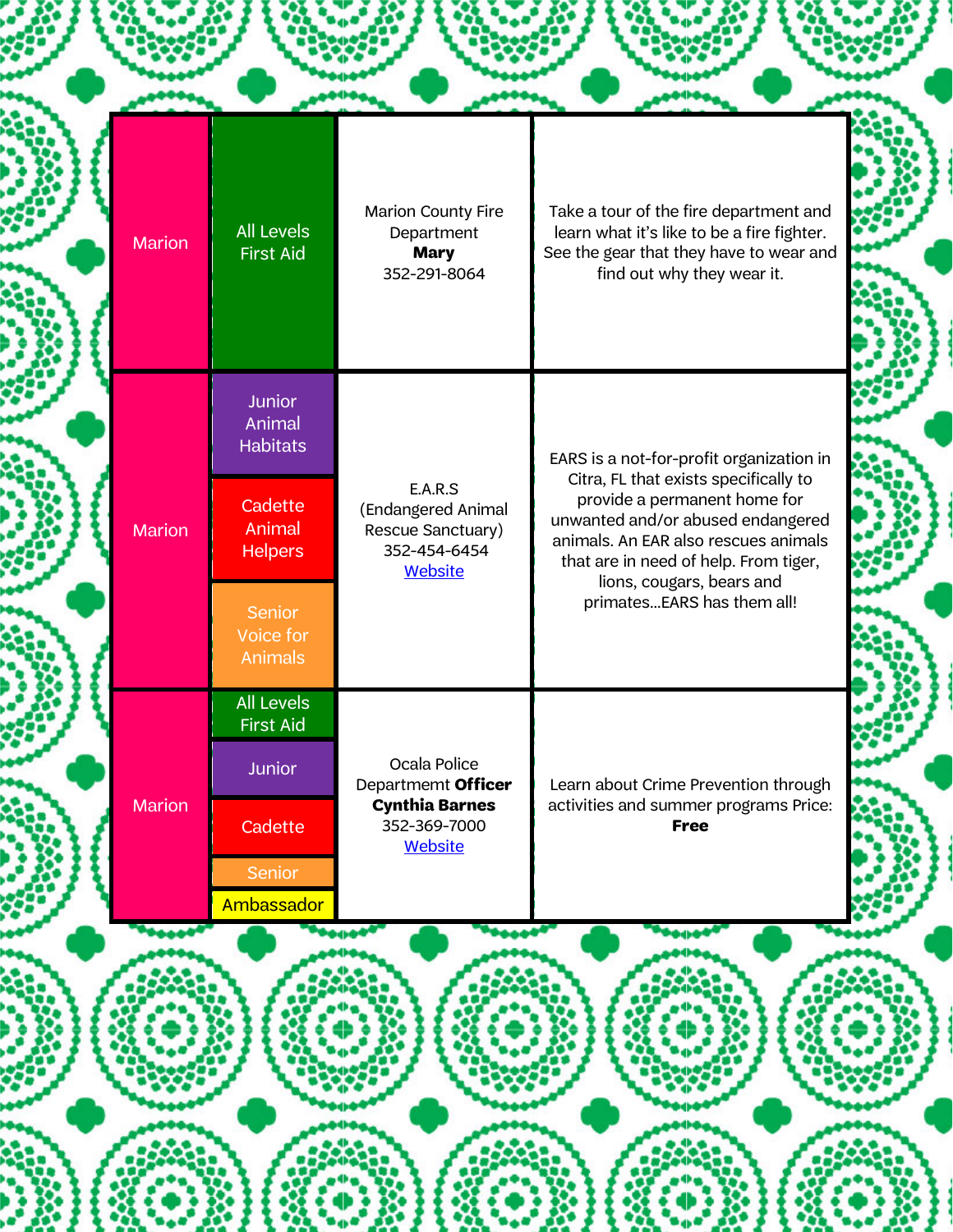| <b>Marion</b> | <b>Brownie Pets</b>                                                                                                                   | Uncle Donald's Farm<br>352-753-2882<br><b>Website</b>                         | Where else can you milk a goat, pet a<br>bristly pig, touch a chicken, or feed a<br>cow? Since 1980 the family owned farm<br>has allowed visitors to pet and feed a<br>variety of animals and see wildlife up<br>close. Hand feed our beef cattle, watch<br>for llamas and ostriches on the hayride.<br>Adult: \$11.25+ tax Child: \$10.00 +<br>tax Group Rate: (15 or more) \$9.50<br>each |  |
|---------------|---------------------------------------------------------------------------------------------------------------------------------------|-------------------------------------------------------------------------------|---------------------------------------------------------------------------------------------------------------------------------------------------------------------------------------------------------------------------------------------------------------------------------------------------------------------------------------------------------------------------------------------|--|
| <b>Marion</b> | <b>All Levels</b><br><b>Service</b><br>Projects                                                                                       | <b>Silver Springs State</b><br>Park<br><b>Jeff</b><br>352-236-7148<br>Website | Besides riding on the famous glass<br>bottom boats or visiting the animals,<br>Silver Springs State Park has offered Girl<br>Scouts a special opportunity. Silver<br>Springs State Park has offered to let Girl<br>Scouts come in and conduct service<br>projects as well as camp. If you<br>complete a service project you will<br>receive on free night of camping.                       |  |
| <b>Marion</b> | <b>Brownie</b><br><b>Hiker</b><br>Junior<br>Camper<br>Cadette<br><b>Trail Blazing,</b><br><b>Trees</b><br><b>Senior</b><br>Adventurer | <b>Ocala National Forest</b><br><b>Ruth Lawler</b><br>352-546-3576            | The Ocala National Forest is the<br>southernmost forest in the continental<br>United States. Take a hike around the<br>world's largest contiguous sand pine<br>scrub forest. The forest has more than<br>600 lakes, rivers and springs, including<br>three first-magnitude springs where<br>visitors can swim, snorkel and dive in<br>their crystalline waters year-round.                  |  |
|               |                                                                                                                                       |                                                                               |                                                                                                                                                                                                                                                                                                                                                                                             |  |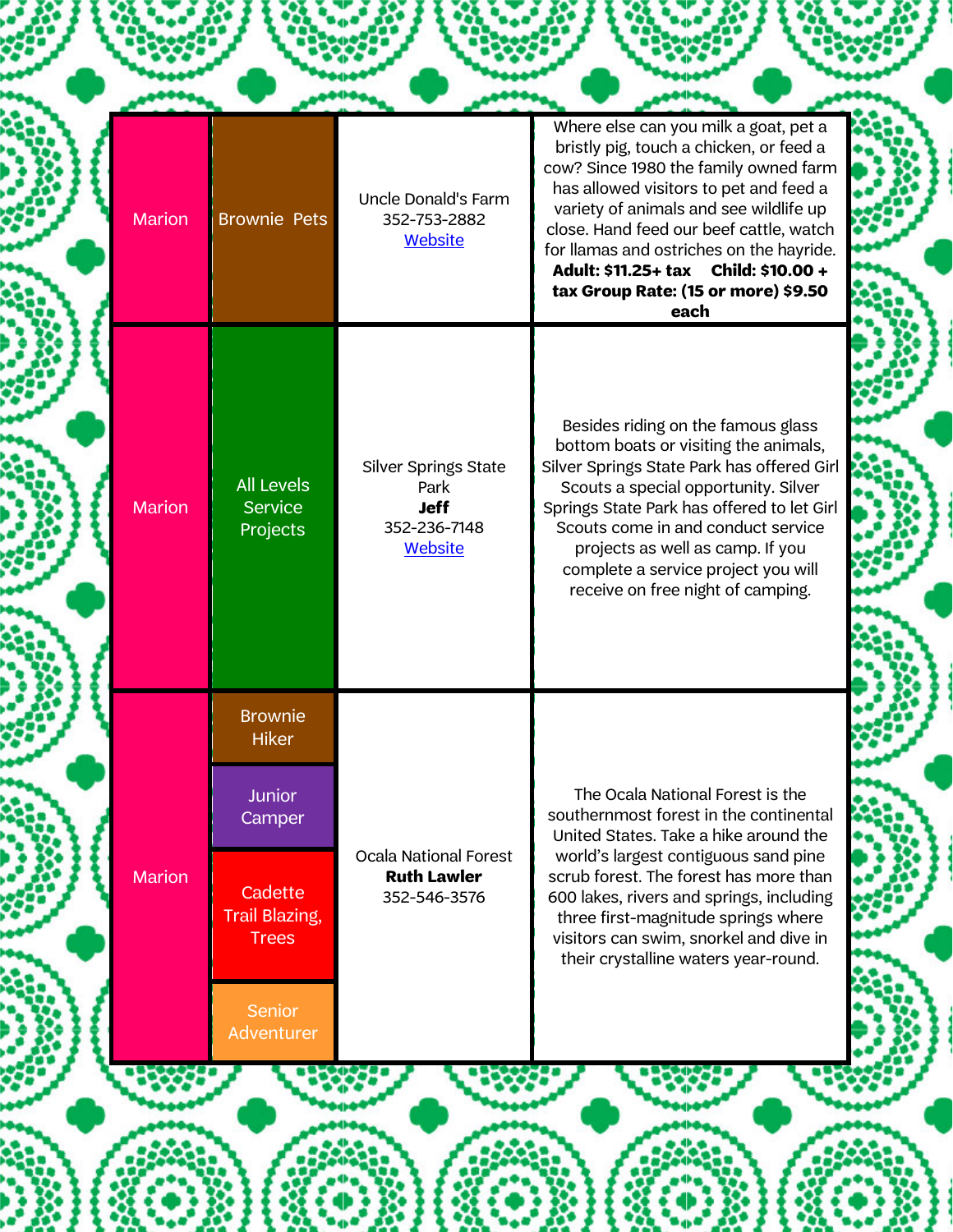| Florida<br><b>Marion</b><br>study, steps to getting started, program<br>352-854 ext. 1543<br>requirements, and student life<br><b>Website</b><br>opportunities. Tours are available Monday<br>through Friday during college hours, 8:30<br>Ambassador<br>a.m. to 4:30 p.m.<br>On My Own<br><b>Brownie</b><br>Hiker, Bugs<br>Rainbow Springs<br>Visit the rainbow river head spring, view<br>the waterfalls, walk through the butterfly<br><b>State Park</b><br><b>Marion</b><br>garden and take a hike on the nature trails.<br>352-465-8555<br><b>Junior</b><br><b>Website</b><br>Price: \$2<br>Animal<br>Habitats,<br><b>Flowers</b><br><b>All Levels</b><br><b>First Aid</b><br><b>Junior</b><br>Take a tour of the fire department and<br>Fire House 37<br>learn what it's like to be a fire fighter. See<br>Pasco<br>727-847-2411 ext.<br>Cadette<br>the gear that they have to wear and find<br>8115<br>out why they wear it.<br>Senior |  | Senior<br><b>Financing My</b><br><b>Future</b> | College of Central | Would you like to learn more about<br>attending college? CF offers individual or<br>group campus tours. The visits include |
|-----------------------------------------------------------------------------------------------------------------------------------------------------------------------------------------------------------------------------------------------------------------------------------------------------------------------------------------------------------------------------------------------------------------------------------------------------------------------------------------------------------------------------------------------------------------------------------------------------------------------------------------------------------------------------------------------------------------------------------------------------------------------------------------------------------------------------------------------------------------------------------------------------------------------------------------------|--|------------------------------------------------|--------------------|----------------------------------------------------------------------------------------------------------------------------|
|                                                                                                                                                                                                                                                                                                                                                                                                                                                                                                                                                                                                                                                                                                                                                                                                                                                                                                                                               |  |                                                |                    | information on careers and programs of                                                                                     |
|                                                                                                                                                                                                                                                                                                                                                                                                                                                                                                                                                                                                                                                                                                                                                                                                                                                                                                                                               |  |                                                |                    |                                                                                                                            |
|                                                                                                                                                                                                                                                                                                                                                                                                                                                                                                                                                                                                                                                                                                                                                                                                                                                                                                                                               |  | Ambassador                                     |                    |                                                                                                                            |
|                                                                                                                                                                                                                                                                                                                                                                                                                                                                                                                                                                                                                                                                                                                                                                                                                                                                                                                                               |  |                                                |                    |                                                                                                                            |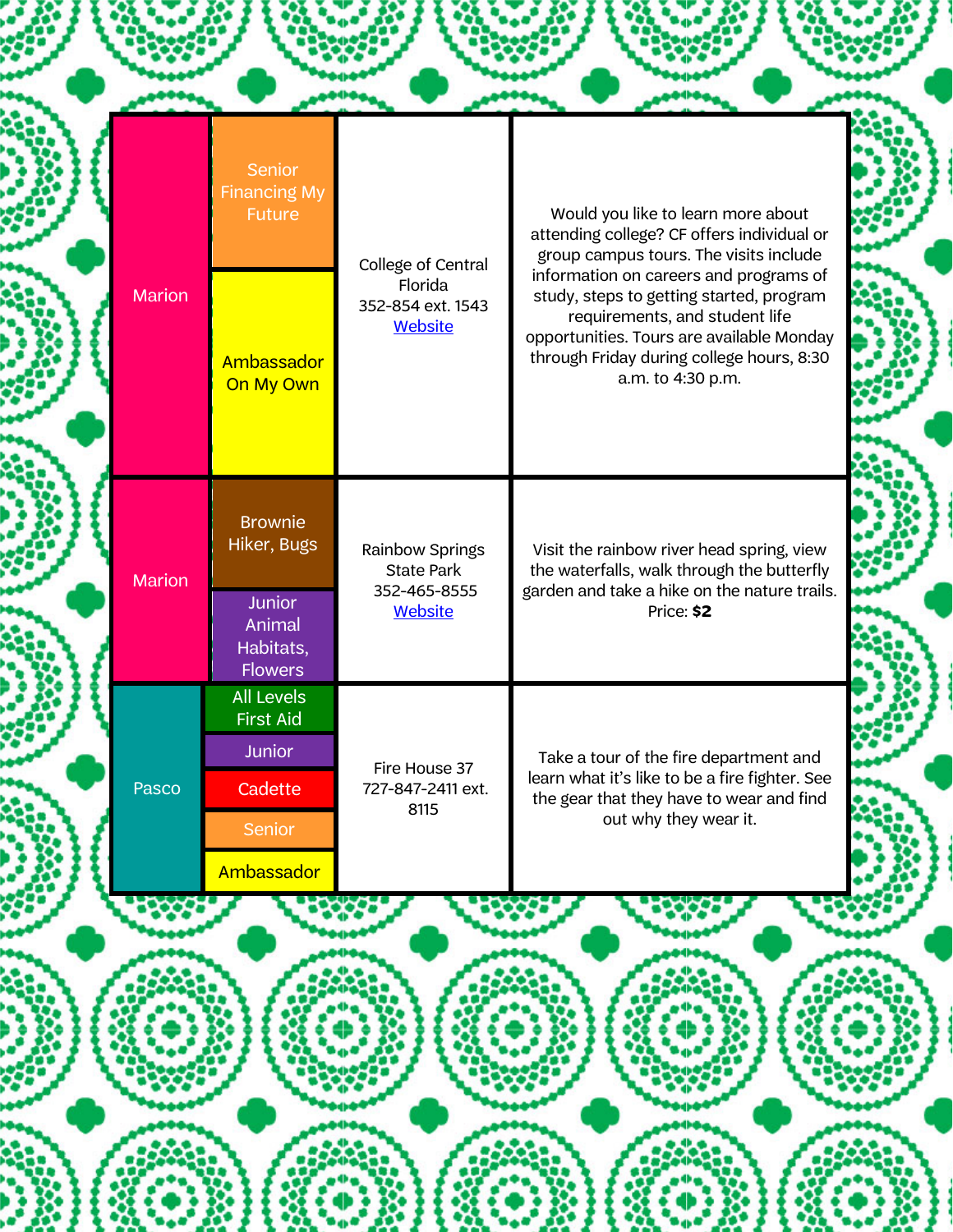| Pasco | <b>Junior</b><br>Playing the<br>Past                | Pioneer Florida<br>Museum & Village<br>352-567-<br>0328 Website | In 1961 old farm equipment was given to<br>the Pasco County Fair Association. This gift<br>provided the incentive for forming the<br>Museum and village. They have 37 vehicles<br>and tools of yesteryear, the main museum<br>which has an addition of a medical room, a<br>one-room school house from Lacoochee, a<br>train engine and much more. The Museum<br>recalls the basic, simple values of our<br>forebears, asserts the dignity of labor and<br>emphasizes the value of craftsmanship.<br>Minimum of 10 people for tour - \$3 a<br>person Reservation made 3 weeks in<br>advance. |
|-------|-----------------------------------------------------|-----------------------------------------------------------------|----------------------------------------------------------------------------------------------------------------------------------------------------------------------------------------------------------------------------------------------------------------------------------------------------------------------------------------------------------------------------------------------------------------------------------------------------------------------------------------------------------------------------------------------------------------------------------------------|
| Pasco | <b>Brownie</b><br>Pets                              | Noah's Ark Farm<br>727-455-4985                                 | We bring farm fun to you and/or let you<br>come have some fun here! We offer petting<br>zoos, ponies, hay rides, and summer farm<br>camp! Minimum 15 \$10 per child<br>Chaperones free                                                                                                                                                                                                                                                                                                                                                                                                       |
|       | <b>Junior</b><br>Animal<br><b>Habitats</b>          |                                                                 | Dade City's Wild Things is not like any Zoo<br>you have been to. You will be on an                                                                                                                                                                                                                                                                                                                                                                                                                                                                                                           |
| Pasco | Cadette<br>Animal<br><b>Helpers</b>                 | Dade City's Wild<br>Things<br>352-567-9453<br>Website           | adventure with a guide that brings you<br>closer than ever to some magnificent<br>animals on our guided Sunken Jungle Trek<br>or Jungle Safari Rides, along with options to<br>add on amazing personal encounters with<br>tiger cubs, monkeys, gators, big cat                                                                                                                                                                                                                                                                                                                               |
|       | <b>Senior</b><br><b>Voice For</b><br><b>Animals</b> |                                                                 | feedings and more.                                                                                                                                                                                                                                                                                                                                                                                                                                                                                                                                                                           |
|       |                                                     |                                                                 |                                                                                                                                                                                                                                                                                                                                                                                                                                                                                                                                                                                              |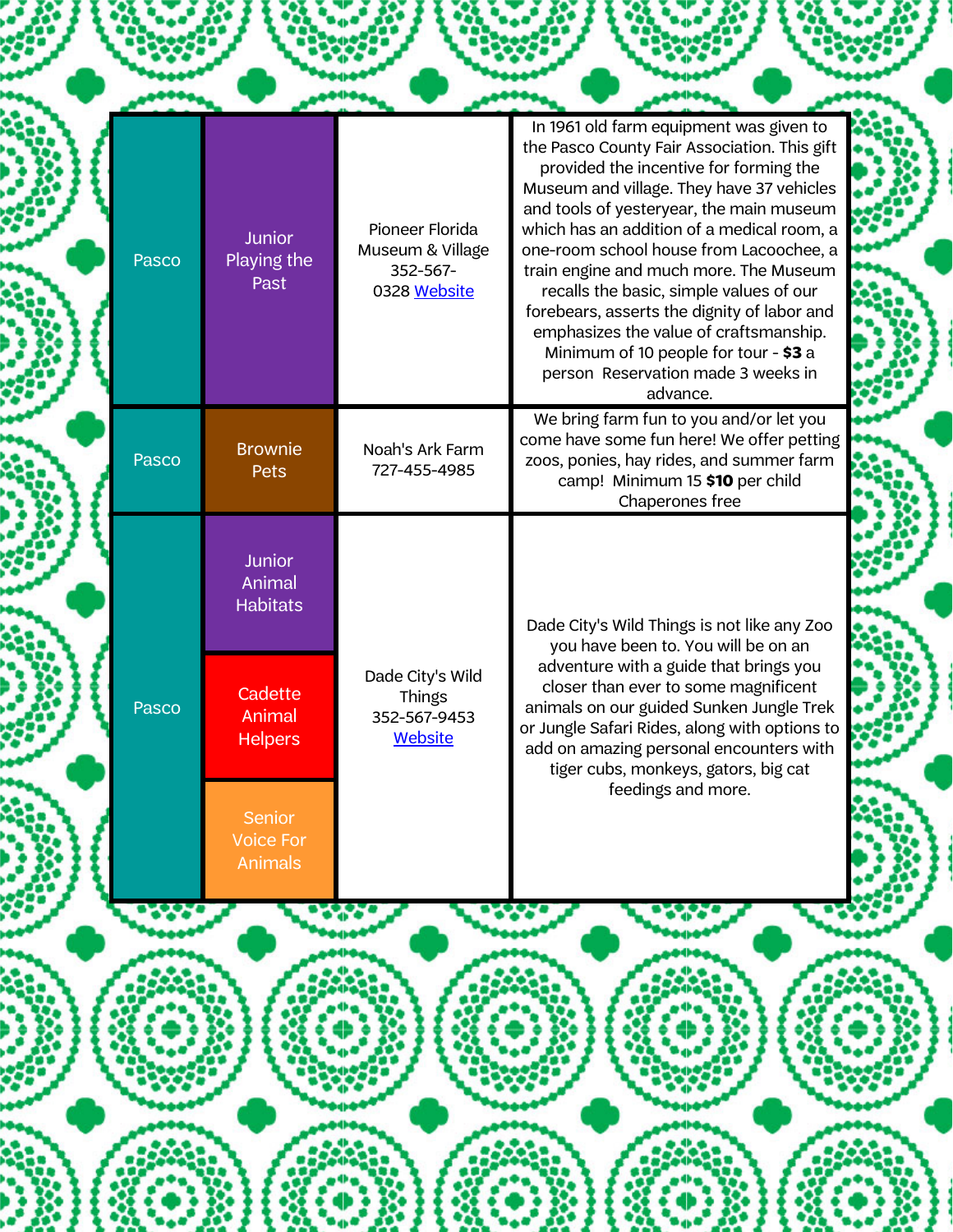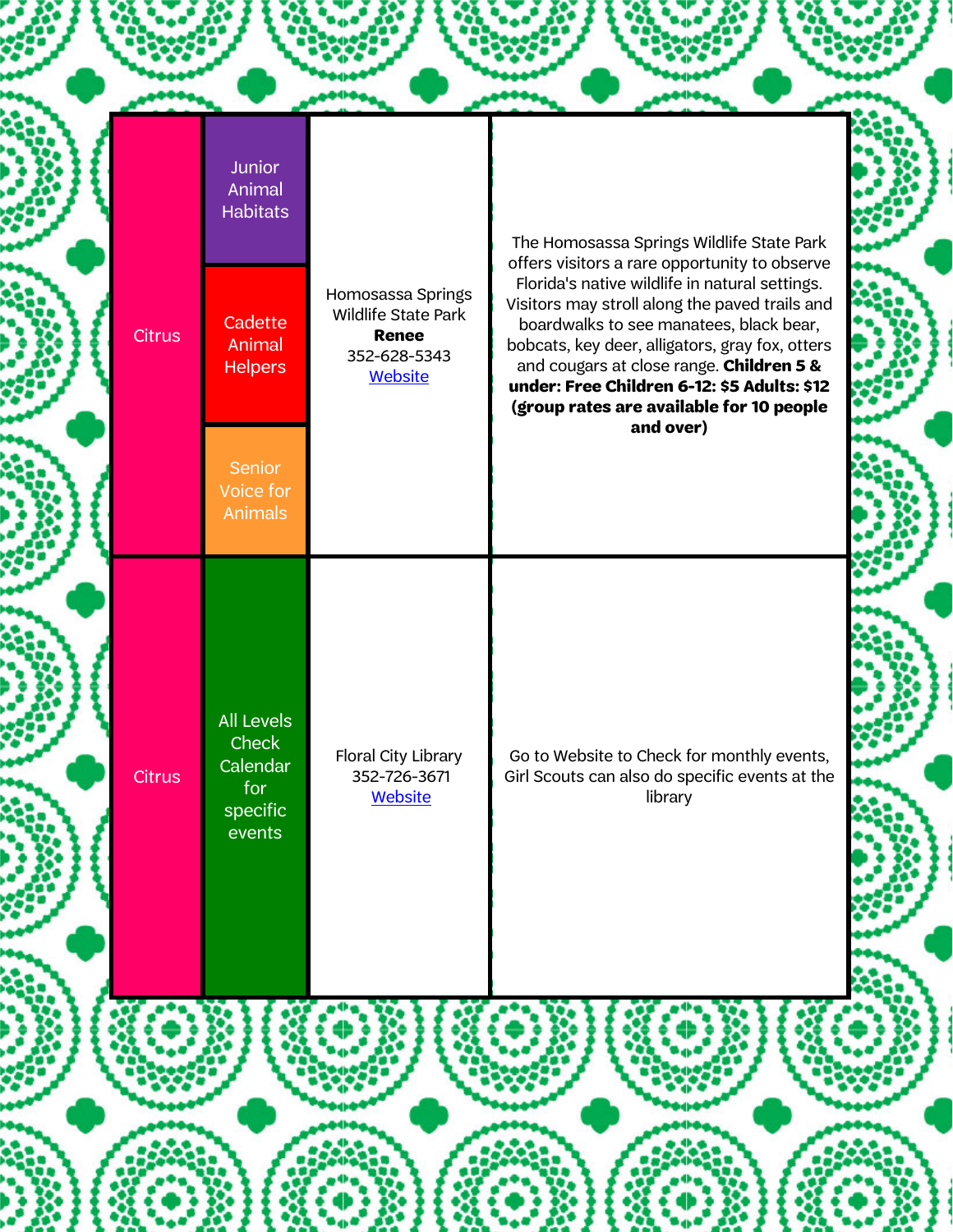![](_page_6_Figure_0.jpeg)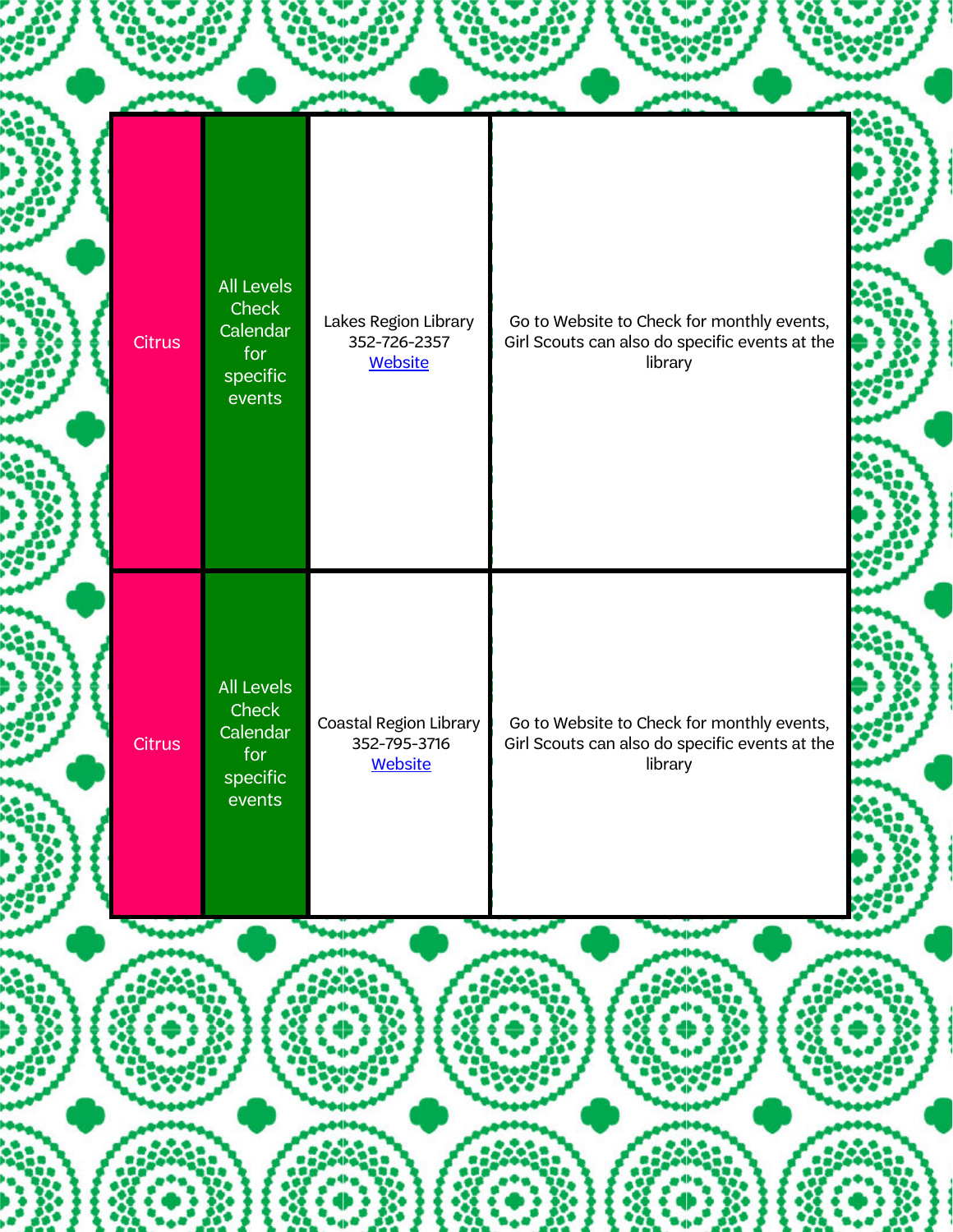| <b>Citrus</b> | <b>All Levels</b><br><b>Check</b><br>Calendar<br>for<br>specific<br>events | Homosassa Public<br>Library<br>352-628-5626<br><b>Website</b>                                    | Go to Website to Check for monthly events,<br>Girl Scouts can also do specific events at the<br>library                                                                                                                                                       |
|---------------|----------------------------------------------------------------------------|--------------------------------------------------------------------------------------------------|---------------------------------------------------------------------------------------------------------------------------------------------------------------------------------------------------------------------------------------------------------------|
| <b>Citrus</b> | <b>All Levels</b><br><b>Check</b><br>Calendar<br>for<br>specific<br>events | Central Ridge Library<br>352-746-6622<br><b>Website</b>                                          | Go to Website to Check for monthly events,<br>Girl Scouts can also do specific events at the<br>library                                                                                                                                                       |
| Citrus        | <b>Junior</b><br><b>Flowers</b>                                            | Florida Native Plant<br>Society of Citrus<br>County<br><b>Gail Taylor</b><br>citrusnps@gmail.com | Meetings are held the first Tuesday of the<br>month January-April and Sept-Nov. Meetings<br>are located in the Crystal River Preserve State<br>Park Visitors Center. Special events are<br>offered through the society contact Gail<br>Taylor for information |

88

ł

影響員

**ool** 

t de la

192223

68

■2部員

68.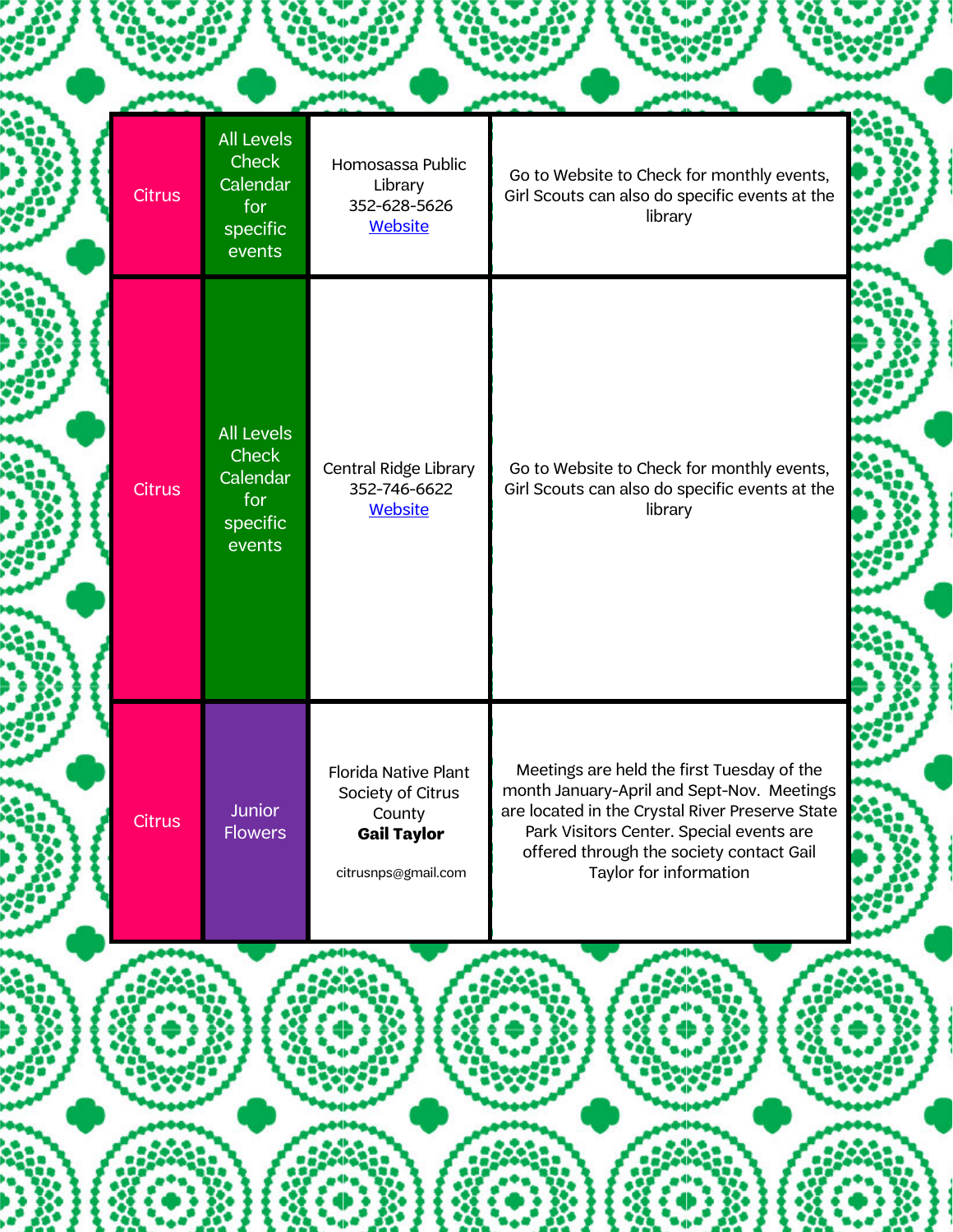| <b>Citrus</b> | <b>Senior</b><br><b>Financing</b><br>My Future<br>Ambassado<br>On My Own | College of Central<br>Florida<br><b>Mathhew</b><br><b>Giardino</b><br>352-476-5982<br><b>Website</b> | Would you like to learn more about attending<br>college? CF offers individual or group campus<br>tours. The visits include information on<br>careers and programs of study, steps to<br>getting started, program requirements, and<br>student life opportunities. Tours are available<br>Monday through Friday during college hours,<br>8:30 a.m. to 4:30 p.m.              |
|---------------|--------------------------------------------------------------------------|------------------------------------------------------------------------------------------------------|-----------------------------------------------------------------------------------------------------------------------------------------------------------------------------------------------------------------------------------------------------------------------------------------------------------------------------------------------------------------------------|
|               | <b>Junior</b><br>Animal<br><b>Habitats</b>                               |                                                                                                      | River Ventures, now offers the only gateway<br>to access by land to visit the Three Sisters                                                                                                                                                                                                                                                                                 |
| <b>Citrus</b> | Cadette<br>Animal<br><b>Helpers</b>                                      | <b>Three Sisters</b><br>Springs Board<br><b>Walk Tour</b><br>352-564-8687<br><b>Website</b>          | Springs. Located in Citrus County and in the<br>heart of the quaint town of Crystal River is the<br>Three Sisters Springs. It is a complex of three<br>spring areas, with many vents and sand boils<br>that help feed kings bay, and also where many<br>manatees migrate during the winter months<br>Adults \$6 Children under 10 \$4 Crystal<br><b>River Residents \$3</b> |
|               | <b>Senior</b><br>Voice for<br><b>Animals</b>                             |                                                                                                      |                                                                                                                                                                                                                                                                                                                                                                             |
| <b>Citrus</b> | <b>Brownie</b><br>Pets                                                   | Alpaca Magic USA<br>352-628-0156                                                                     | Open every day from 10 to 2pm free visits! Go<br>into the pens and get up close and personal                                                                                                                                                                                                                                                                                |
|               | <b>Junior</b><br><b>Flowers</b>                                          | <b>Website</b>                                                                                       | with alpacas. Stroll through the gardens for<br>unusual perennials and trees.                                                                                                                                                                                                                                                                                               |
| <b>Citrus</b> | <b>Brownie</b><br><b>Hiker</b><br><b>Bugs</b>                            | <b>Crystal River</b><br>Archaeological<br>State Park 352-<br>795-3817                                | The visitor center/museum features an open<br>captioned video about the tribes that once<br>lived in the area, and houses a collection of<br>artifacts from the site, including arrowheads,<br>pottery, jewelry, stone and bone tools. Open<br>Thursday to Monday 9am-5pm                                                                                                   |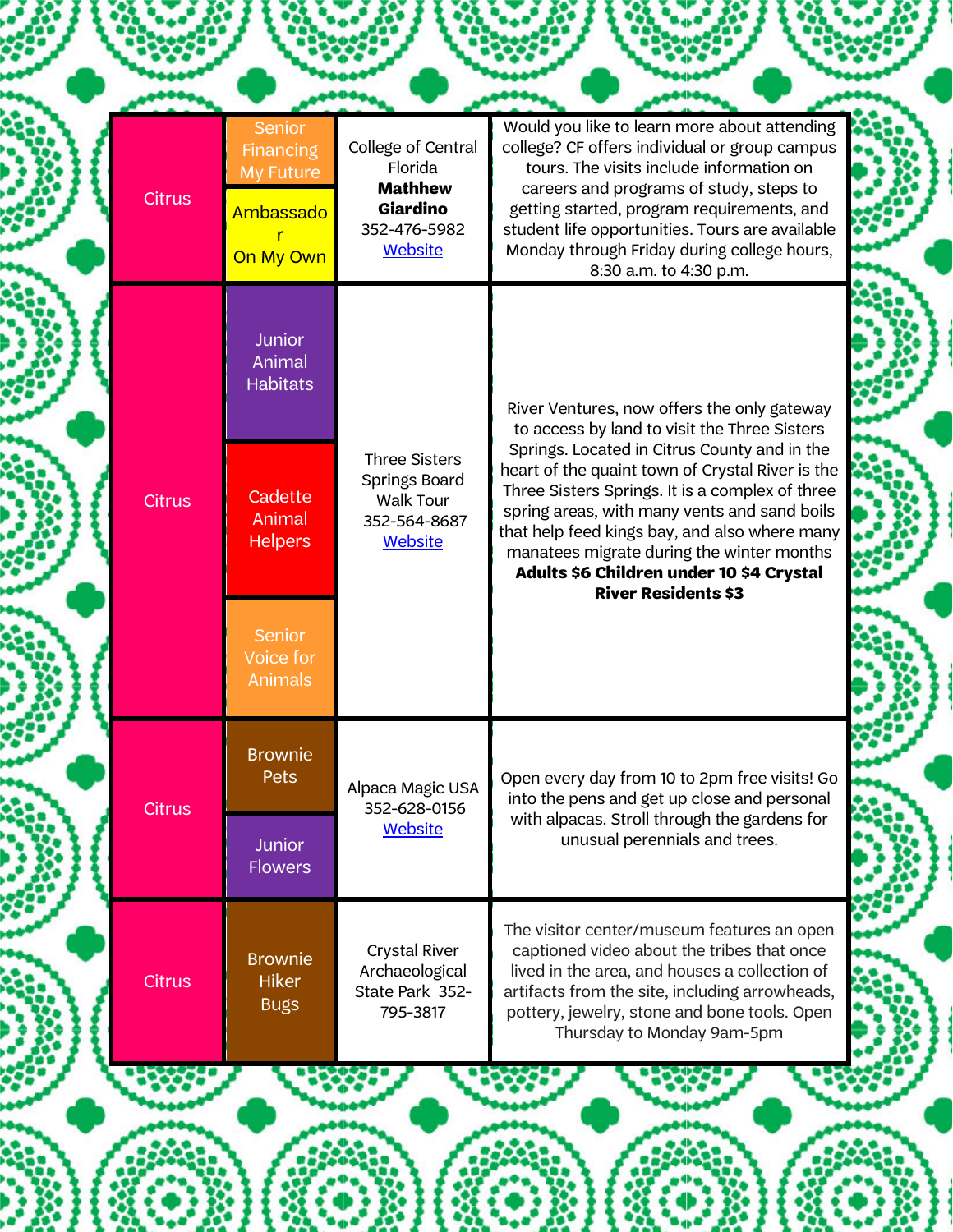|          | <b>Junior</b><br>Animal<br><b>Habitats</b>                       |                                                                         |                                                                                                                                                                                                                                                              |  |
|----------|------------------------------------------------------------------|-------------------------------------------------------------------------|--------------------------------------------------------------------------------------------------------------------------------------------------------------------------------------------------------------------------------------------------------------|--|
|          | <b>Brownie</b><br><b>Hiker</b>                                   | Chinsegut Nature<br>Center                                              | The Chinsegut Nature center hosts many                                                                                                                                                                                                                       |  |
| Hernando | Cadette<br><b>Trailblazing</b>                                   | 352-754-6722<br><b>Website</b>                                          | educational programs and hikes go to the<br>website to find specific times and dates.                                                                                                                                                                        |  |
|          | <b>Junior</b><br>Animal<br><b>Habitats</b>                       |                                                                         | Weeki Wachee, the only city with live                                                                                                                                                                                                                        |  |
| Hernando | Cadette<br>Animal<br><b>Helper</b>                               | Weeki Wachee &<br><b>Bucaneer Bay</b><br>352-592-5656<br><b>Website</b> | mermaids! Come and watch the mermaid<br>show, the wildlife show or board the river<br>boat cruise. After the shows if you feel like<br>extending the fun visit Buccaneer Bay,<br>Florida's only spring fed waterpark! Adult:<br>\$13.00 Child (6-12): \$8.00 |  |
|          | Senior<br>Voice for<br><b>Animals</b>                            |                                                                         |                                                                                                                                                                                                                                                              |  |
| Hernando | <b>All Levels</b><br>Check<br>Calendar<br>for specific<br>events | Main Library<br><b>Brooksville</b><br>352-754-4043<br><b>Website</b>    | Go to Website to Check for monthly events,<br>Girl Scouts can also do specific events at the<br>library                                                                                                                                                      |  |
|          |                                                                  |                                                                         |                                                                                                                                                                                                                                                              |  |

م ماه (

 $\bullet$ 

 $\bullet$   $\bullet$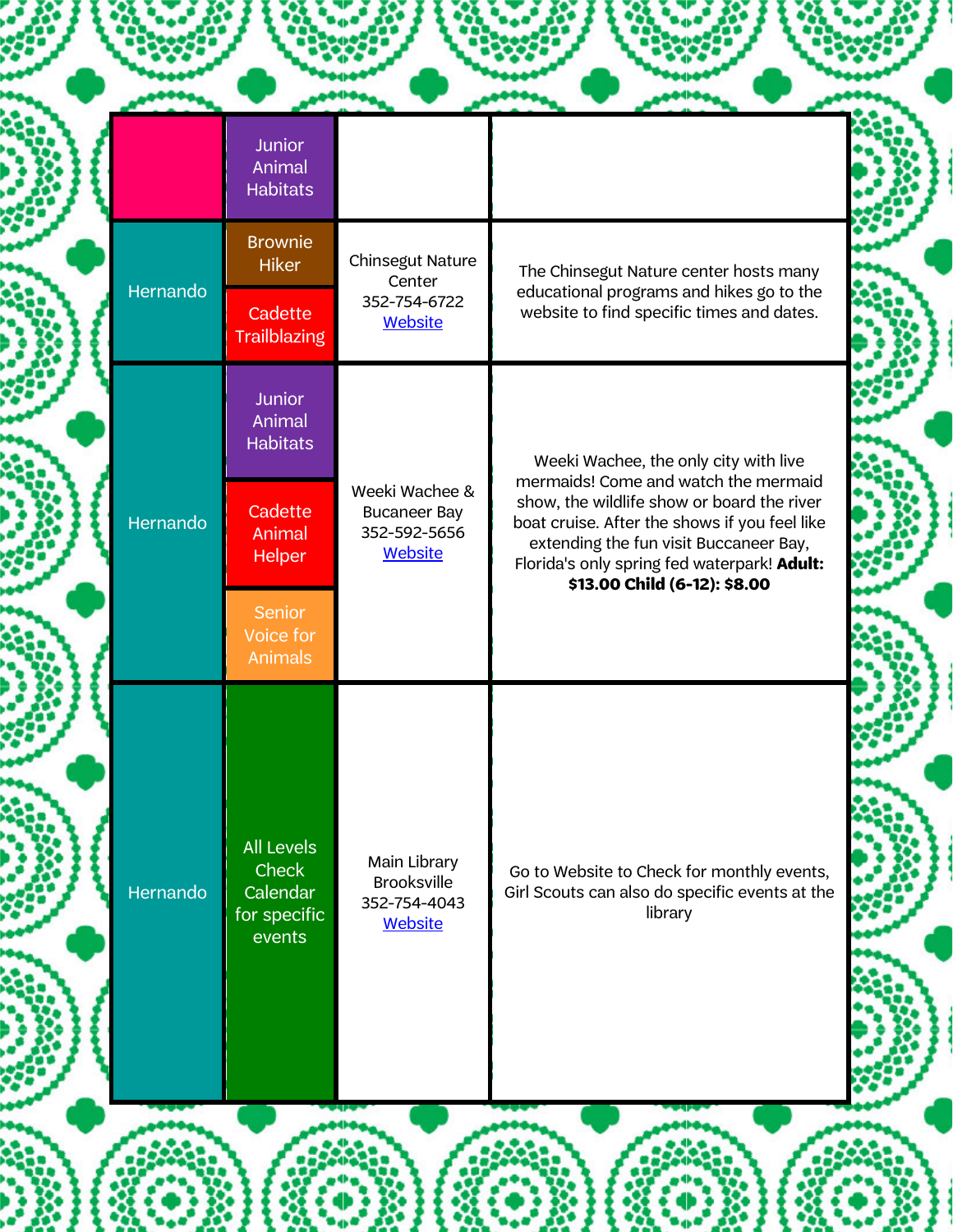| Hernando | <b>All Levels</b><br>Check<br>Calendar<br>for specific<br>events        | East Hernando<br><b>Branch Library</b><br>352-754-4043<br><b>Website</b> | Go to Website to Check for monthly events,<br>Girl Scouts can also do specific events at the<br>library |
|----------|-------------------------------------------------------------------------|--------------------------------------------------------------------------|---------------------------------------------------------------------------------------------------------|
| Hernando | <b>All Levels</b><br>Check<br>Calendar<br>for specific<br>events        | West Hernando<br><b>Branch Library</b><br>352-540-6391<br><b>Website</b> | Go to Website to Check for monthly events,<br>Girl Scouts can also do specific events at the<br>library |
| Hernando | <b>All Levels</b><br><b>Check</b><br>Calendar<br>for specific<br>events | Spring Hill Branch<br>Library<br>352-754-4043<br>Website                 | Go to Website to Check for monthly events,<br>Girl Scouts can also do specific events at the<br>library |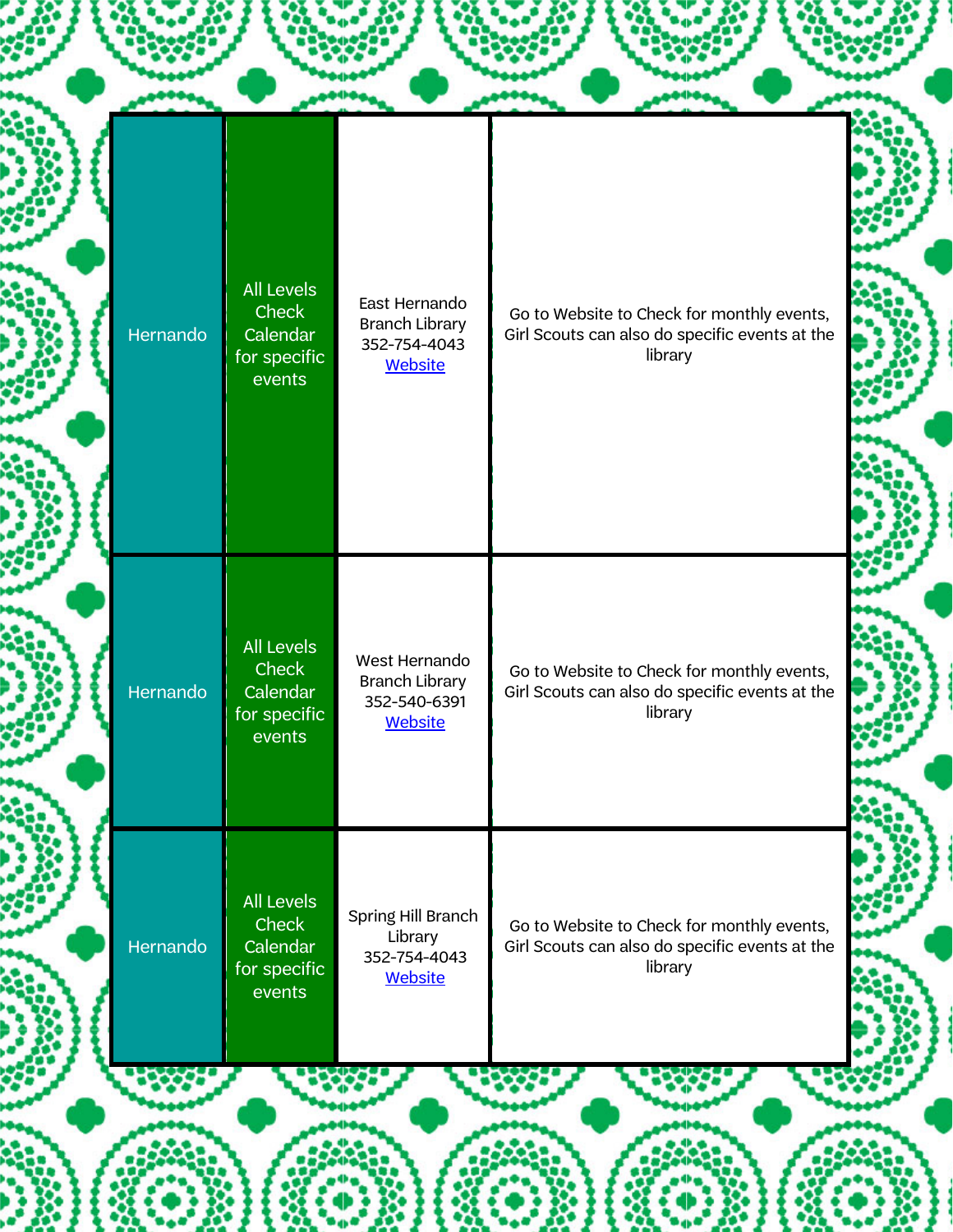|  | Hernando | <b>All Levels</b><br><b>Check</b><br>Calendar<br>for specific<br>events | Istachatta Library<br><b>Station</b><br>352-540-4304<br>Website | Go to Website to Check for monthly events,<br>Girl Scouts can also do specific events at the<br>library                                                                                                                                                                                                                                                                                                                                                                           |
|--|----------|-------------------------------------------------------------------------|-----------------------------------------------------------------|-----------------------------------------------------------------------------------------------------------------------------------------------------------------------------------------------------------------------------------------------------------------------------------------------------------------------------------------------------------------------------------------------------------------------------------------------------------------------------------|
|  |          | <b>Brownie</b><br><b>Hiker</b>                                          |                                                                 |                                                                                                                                                                                                                                                                                                                                                                                                                                                                                   |
|  | Hernando | <b>Junior</b><br>Camper                                                 | Withlacoochee<br><b>State Forest</b><br>352-797-4140<br>Website | Withlacoochee State Forest is currently the<br>third largest state forest in Florida and is<br>divided into several distinct tracts of land.                                                                                                                                                                                                                                                                                                                                      |
|  |          | Cadette<br><b>Trailblazing</b>                                          |                                                                 | Named one of the "10 Coolest Places you've<br>ever been in North America" by the World<br>Wildlife Fund, Withlacoochee State Forest is a<br>haven for the outdoor enthusiast. Activities<br>include miles of trails for hiking, bicycling,                                                                                                                                                                                                                                        |
|  |          | Senior<br>Adventurer                                                    |                                                                 | horseback riding and canoeing.                                                                                                                                                                                                                                                                                                                                                                                                                                                    |
|  | Hernando | <b>Junior</b><br>Playing the<br>Past                                    | Heritage Museum<br>352-799-0129<br>Website                      | Visit the historic May-Stringer House Museum<br>in Brooksville. The four story home, perched<br>on top of a hill overlooking the city of<br>Brooksville, has over 11,000 artifacts on<br>display. Visitors receive a guided tour by<br>knowledgeable docents lasting 45 minutes to<br>an hour. Be sure to make reservations, open<br>Tuesday thru Saturday noon to 3, \$5 a person<br>for a special treat take a Ghost tour on a<br>Friday or Saturday night by reservation only. |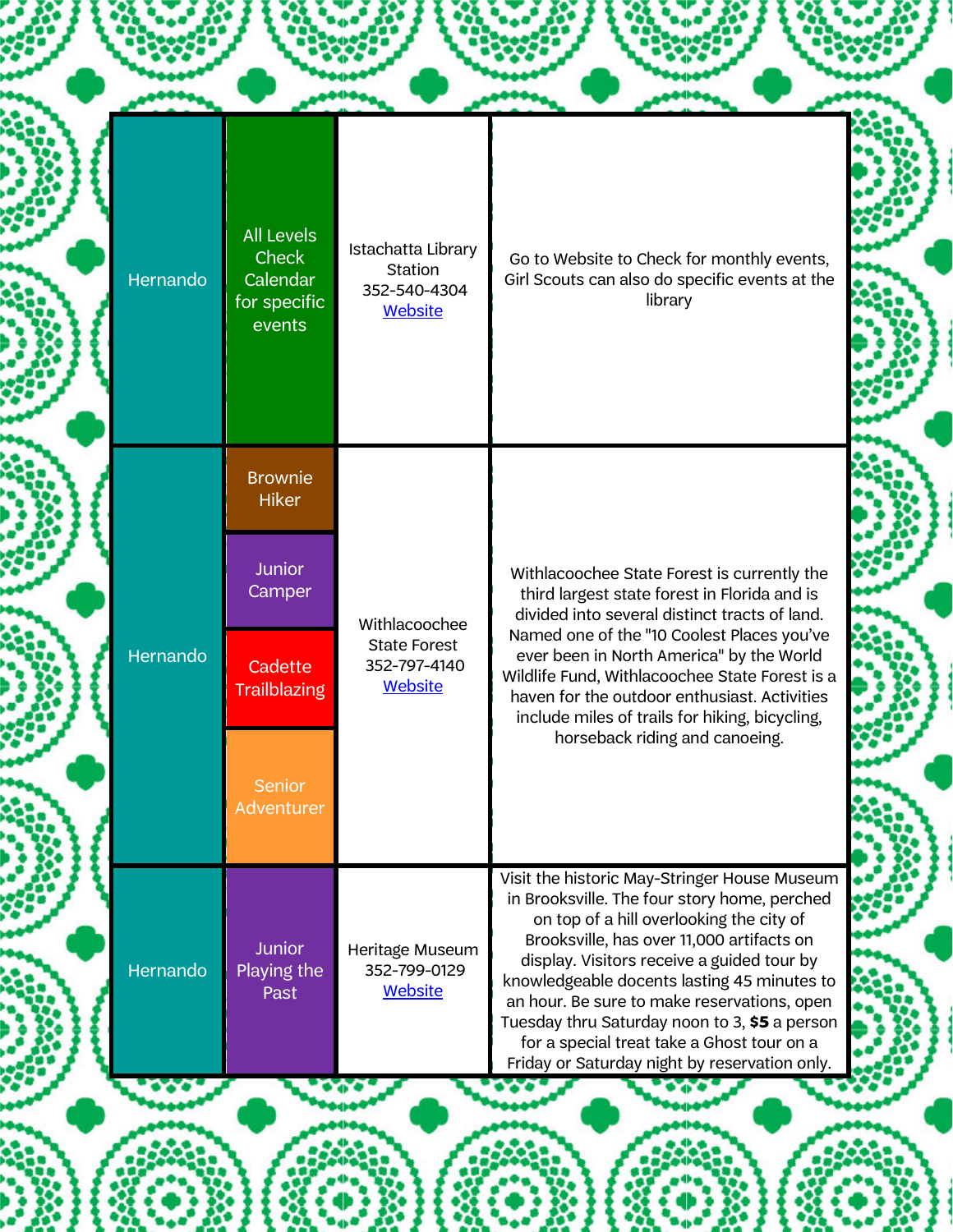| Hernando | <b>Junior</b><br>Flowers,<br>Gardener                                                                                                                                                                                                                         | Sweetfields Farm<br>352-279-0977<br><b>Website</b>                  | Sweetfields Farm is a Seasonal farm and<br>opens up in May and is open from 10am-<br>4pm. In the Spring enjoy the Sunflower Maze,<br>Spring Crops & much more 12 years +:<br>\$9.50 + tax 3-11 years: \$5 + tax                                                                                                                                                                                                                                                                                      |
|----------|---------------------------------------------------------------------------------------------------------------------------------------------------------------------------------------------------------------------------------------------------------------|---------------------------------------------------------------------|------------------------------------------------------------------------------------------------------------------------------------------------------------------------------------------------------------------------------------------------------------------------------------------------------------------------------------------------------------------------------------------------------------------------------------------------------------------------------------------------------|
| Hernando | <b>Junior</b><br><b>Flowers</b>                                                                                                                                                                                                                               | Nature Coast<br><b>Botanical Gardens</b><br>352-683-9933<br>Website | If you love gardening, or just want to get away<br>from your daily stresses, you will want to visit<br>our Gardens. 3.5 acres has been transformed<br>into an oasis of beauty and serenity. During<br>daylight hours you can visit the gardens, enjoy<br>the beauty of nature and find tranquility in the<br>middle of the suburban area. The gardens<br>host special events including art and music<br>events and some special environmental<br>programs. Free & open to the public dawn to<br>dusk |
| Hernando | <b>Daisy</b><br>Design<br><b>Your Own</b><br><b>Brownie</b><br>Bugs, Pets,<br>Design<br><b>Your Own</b><br><b>Junior</b><br>Flowers,<br>Gardener,<br>Camper,<br><b>Animals</b><br>Cadettes<br>Trees,<br>Animal<br><b>Helper</b><br><b>Senior</b><br>Voice for | Golden Rainbow<br>Ranch<br>352-799-5425<br><b>Website</b>           | Golden Rainbow Ranch offers to do badge and<br>patch programs for girl scouts go to website<br>for different prices. Prices range with Girl<br>Scout badge.                                                                                                                                                                                                                                                                                                                                          |

ON)

藻

 $0.325$ 

 $\blacklozenge$ ł